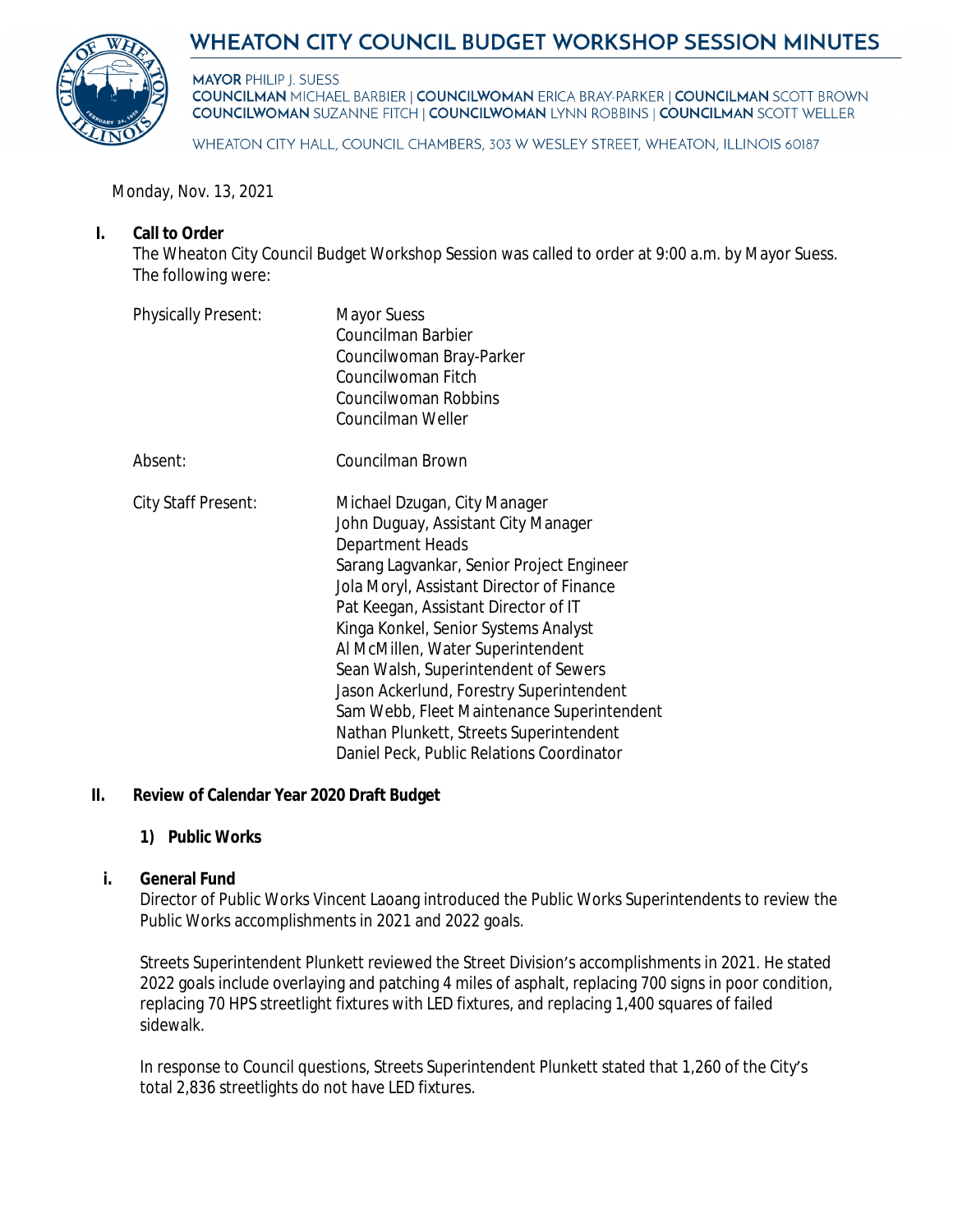Forestry Superintendent Ackerlund reviewed the Forestry Division's accomplishments in 2021. He stated a 2022 goal includes maintaining a healthy urban forest; encouraging employee and resident engagement; and investing in greener, more efficient tools, chemicals and technology. In response to Council questions, Forestry Superintendent Ackerlund stated that residents can have removed trees replaced through the City's Shared Cost Parkway Tree Program.

In response to Council questions, Director of Public Works Laoang stated that vehicle purchases were the only significant budget item not completed in CY 2021 Budget and stated that those purchases would be deferred to the CY2022 Budget.

Director of Finance Lehnhardt stated that the overall total budget for the Public Works General Fund has increased by \$73,517.

## **ii. Water Fund**

Water Superintendent McMillen reviewed the Water Division's accomplishments in 2021. He stated 2022 goals include replacing 4,200 feet of water main, replacing 40 customer-side and 50 utility-side lead service lines, and replacing the standby generator at Reber Street Pump Station.

In response to Council questions, Water Superintendent McMillen stated that there are approximately 400 lead service lines throughout the City. He stated that there are approximately 600 homes that have yet to be inspected, so it is unknown if they also have lead service lines.

City Manager Dzugan stated that the City would be presenting a lead service line replacement program to the Council in the first quarter of 2022.

In response to Council questions, Water Superintendent McMillen stated that the City has averaged 54 water main breaks annually over the past 8 years, which he noted is below the national average.

In response to Council questions, Water Superintendent McMillen stated that the City was at approximately 11% leakage of its water service lines.

Director of Finance Robert Lehnhardt stated that the overall total budget for the Water Fund has increased by \$1,423,081. He noted that the increase includes approximately \$1 million for capital projects and approximately \$400,000 for water purchases with the DuPage Water Commission as a result of an estimated 2% increase in the Commission's water usage rate.

# **iii. Sanitary Sewer Fund**

Sewer Superintendent Walsh reviewed the Sanitary Sewer Division's accomplishments in 2021. He stated 2022 goals include televising 60,000 feet and cleaning 240,000 feet of sanitary sewer; tracking sanitary backup-related sewer calls; and guiding residents on the sewer backup prevention program.

City Manager Dzugan stated that the City would be presenting a sanitary sewer backup prevention program to the Council in the first quarter of 2022.

In response to Council questions, Director of Finance Lehnhardt stated that 2007 was the last time sewer rates were increased in the City.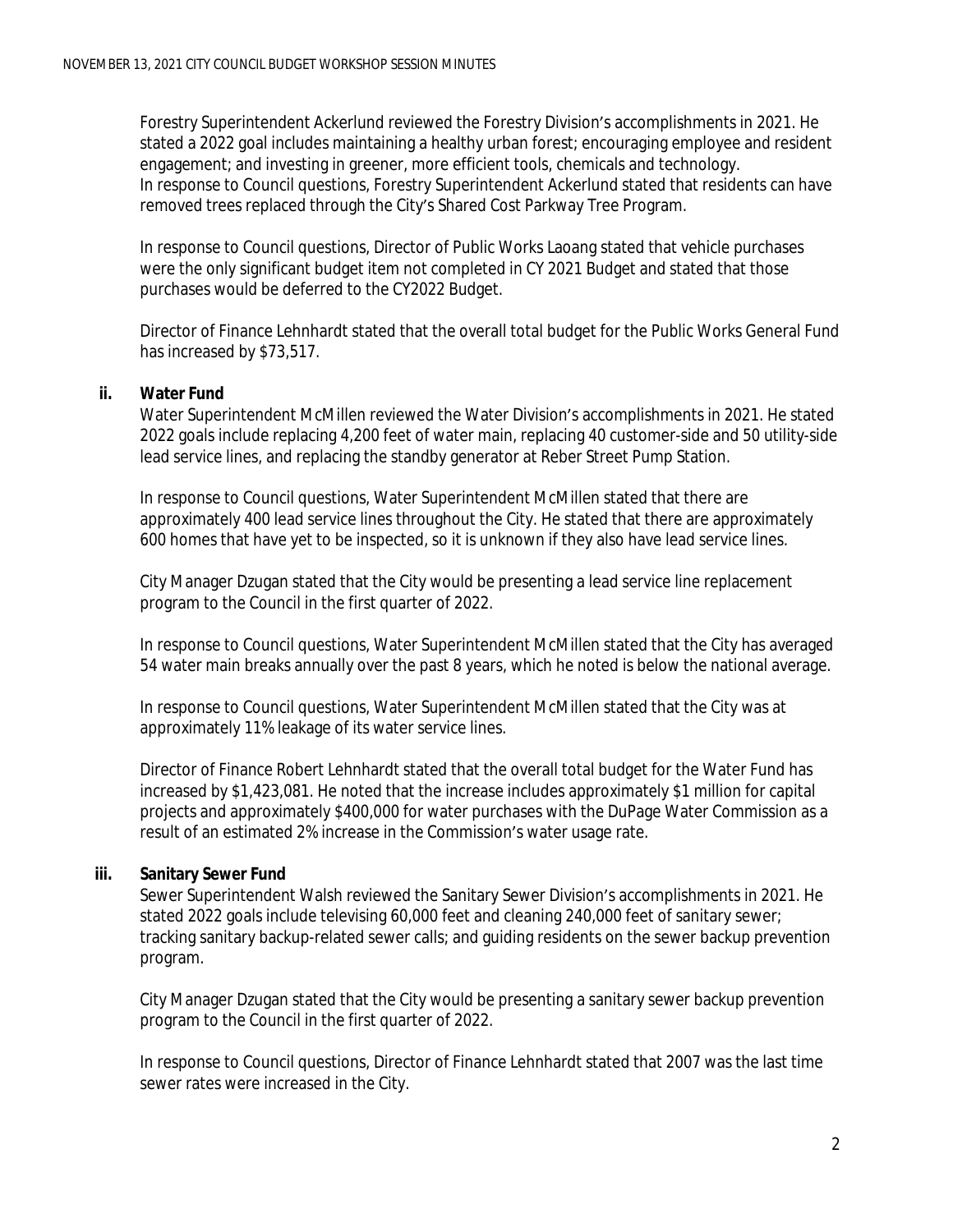Director of Finance Lehnhardt stated that the overall total budget for the Sanitary Sewer Fund has increased by \$792,724.

#### **iv. Storm Sewer Fund**

Sewer Superintendent Walsh reviewed the Storm Sewer Division's accomplishments in 2021. He stated 2022 goals include televising 65,000 feet of storm sewer; cleaning 145,000 feet of storm sewers systems and 1,800 catch basins; identifying structural issues within the system; and replacing 2,000 feet of storm sewer identified as critical.

Director of Finance Lehnhardt stated that the overall total budget for the Sanitary Sewer Fund has increased by \$397,092.

## **v. Parking Fund**

Director of Finance Lehnhardt stated that the overall total budget for the Sanitary Sewer Fund has increased by \$243,182.

## **vi. Fleet Services Fund**

Fleet Services Superintendent Webb reviewed the Fleet Services Division's accomplishments in 2021. He stated 2022 goals include continuing to provide reliable transportation and equipment for City personnel; purchasing vehicles and equipment with increased emphasis on fuel savings and environmental impact; and developing and managing multiple standby generator projects, fueling facilities, and lift replacement projects.

In response to Council questions, Fleet Superintendent Webb stated that there are no plans to downsize the City's fleet from approximately 160 vehicles at this time.

Director of Finance Lehnhardt stated that the overall total budget for the Fleet Services Fund has increased by \$729,181.

In response to Council questions, Director of Finance Lehnhardt stated that the overall increase from the CY2021 budget to the CY2022 budget was due to the deferment of vehicle purchases.

## **2) General Government**

## **i. Mayor and City Council**

City Manager Dzugan reviewed the City Council's accomplishments in 2021. He stated 2022 goals include monitoring the City's financial position, finalizing the Roosevelt Road Corridor Plan, and completing a review of Boards and Commissions.

In response to Council questions, Public Information Officer Susan Bishel stated that with regards to the Roosevelt Road Corridor Plan, postcards notifying residents and a published web page will be implemented before the end of the year; and the workshop sessions will be held in the first quarter of 2022. City Manager Dzugan stated that a completed updated document could be ready for Council approval by mid-year of 2022.

Director of Finance Lehnhardt stated that the overall total budget for the Mayor and City Council has decreased by \$12,744.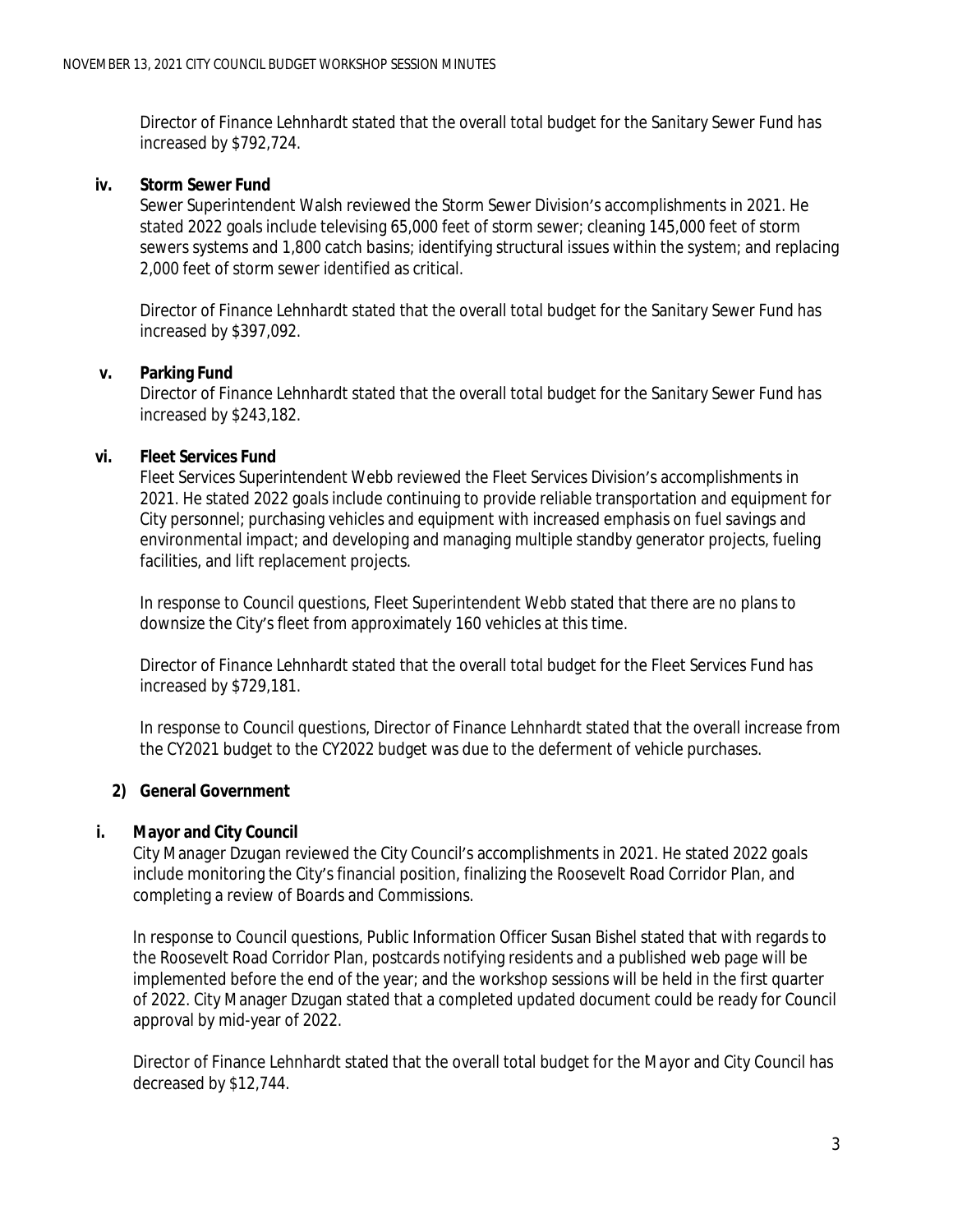#### **ii. Boards and Commissions**

Director of Finance Lehnhardt stated that the overall total budget for Boards and Commissions has increased by \$500.

#### **iii. Senior Citizen Programs**

Director of Finance Lehnhardt stated that the overall total budget for Senior Citizen Programs has increased by \$3,000.

In response to Council questions, Assistant City Manager Duguay stated that City staff participates in bi-weekly meetings with surrounding government organizations to discuss the Ride DuPage transportation program. He stated that the 2021 monthly average for Ride DuPage trips taken was 118 (approximately 421 miles) and the average for Ride DuPage to Work trips was 99 (approximately 476 miles).

#### **iv. City Manager's Office**

City Manager Dzugan reviewed the City Manager's Office accomplishments in 2021. He stated 2022 goals include driving the City's Strategic Plan actions and completing a parking analysis.

Director of Finance Lehnhardt stated that the overall total budget for the City Manager's Office has decreased by \$5,710.

In response to Council questions, Director of Finance Lehnhardt stated that the total reduction in IMRF contributions across all funds is approximately \$230,000. He stated that the City's IMRF liabilities are fully funded.

## **v. Legal Services**

Director of Finance Lehnhardt stated there is no increase for legal services.

In response to Council questions, Director of Finance Lehnhardt stated that funding for adjudication services will be allocated under a separate budget.

## **vi. Finance Department**

Director of Finance Lehnhardt reviewed the Finance Department's accomplishments in 2021. He stated 2022 goals include performing a comprehensive analysis of the Parking Fund, developing a pension funding policy, and preparing a formal long-term financial forecast document.

Director of Finance Lehnhardt stated that the overall total budget for the Finance Department has increased by \$163,787.

## **a. Debt Service Fund**

Director of Finance Lehnhardt stated that the overall total budget for Debt Service Fund has increased by \$869,729.

## **vii. Human Resources Department**

Human Resources Director Holly Schulz reviewed the Human Resources Department's accomplishments in 2021. She stated 2022 goals include completing a comprehensive job classification study for all positions within the City with a coinciding implementation plan; developing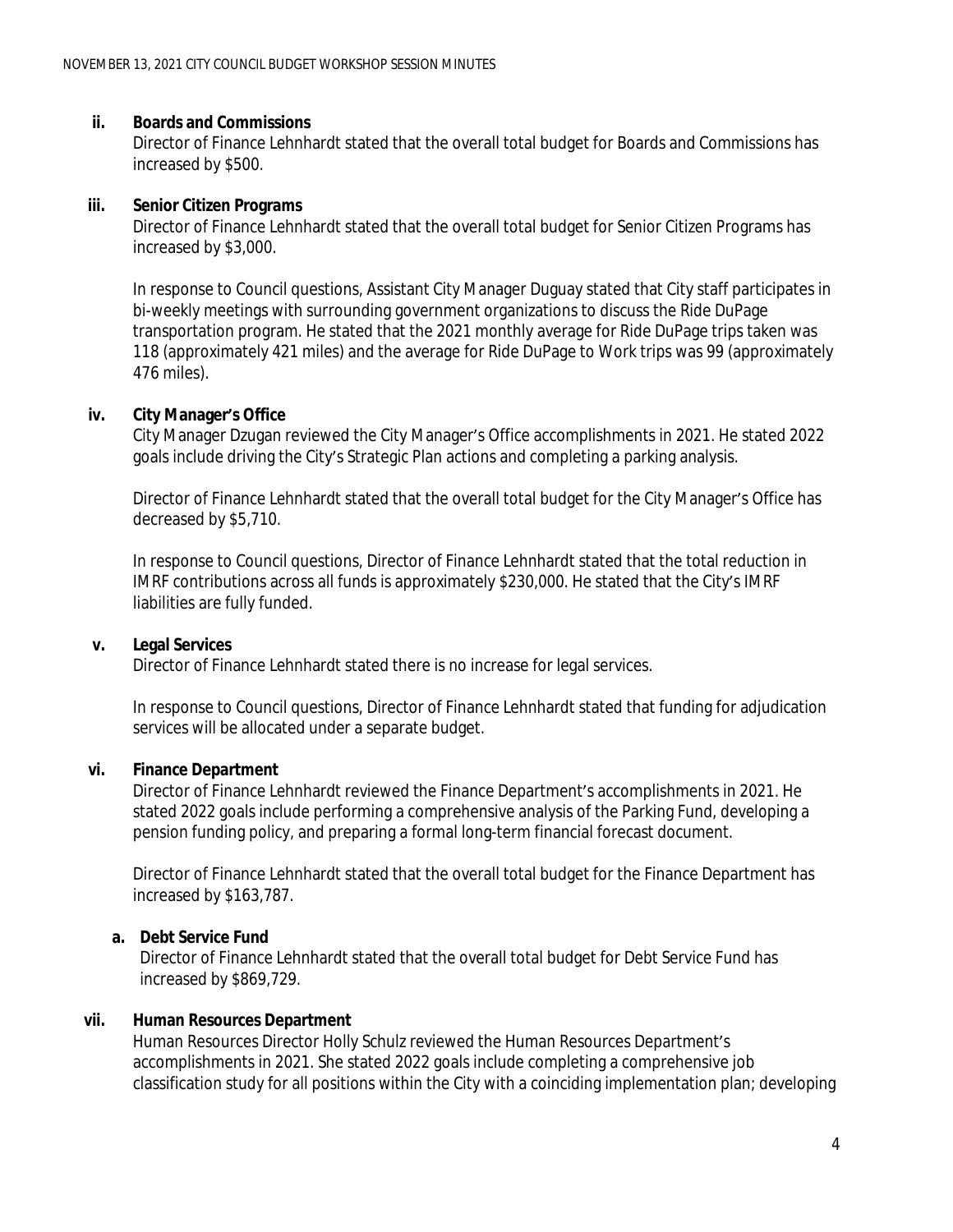and implementing a campaign for employees to understand the City's core values; and establishing criteria to identify the highest priority services for each Department.

In response to Council questions, Human Resources Director Schulz stated that the City has no pending litigation claims against the City.

Director of Finance Lehnhardt stated that the overall total budget for the Finance Department has increased by \$66,743.

# **a. Liability Insurance Fund**

Director of Finance Lehnhardt stated that the overall total budget for Liability Insurance Fund has increased by \$150,480.

# **b. Health Insurance Fund**

Director of Finance Lehnhardt stated that the overall total budget for Health Insurance Fund has increased by \$175,885.

# **viii. Information Technology Department**

Senior Systems Analyst Konkel reviewed the Information Technology Department's accomplishments in 2021. Assistant Information Technology Director Keegan stated 2022 goals include improving the City's electronic service request system; applying data analytics to support the City's strategic priorities; and identifying IT benchmarks and ensuring that the City meets or exceeds industry standard of similar organizations.

In response to Council questions, Director of IT Chad Michaelis stated that the City fully maximized the functionality of its current Enterprise Resource Planning (ERP) system.

In response to Council questions, Director of IT Michaelis stated the City's Water Division system is on a secure network that is separate from other City networks, and to ensure security, it can't be accessed from outside internet sources.

Director of Finance Lehnhardt stated that the overall total budget for the Information Technology Department has increased by \$17,511.

# **a. Technology Replacement Fund**

Director of Finance Lehnhardt stated that the overall total budget for the Technology Replacement Fund has decreased by \$8,222.

# **ix. Communications Department**

Public Information Officer Bishel reviewed the Communications Department's accomplishments in 2021. She stated 2022 goals include using communications platforms to support the strategic goal of environmental sustainability; and seeking out new ways to engage the community creatively through social media and video.

Director of Finance Lehnhardt stated that the overall total budget for the Communications Department has increased by \$22,166.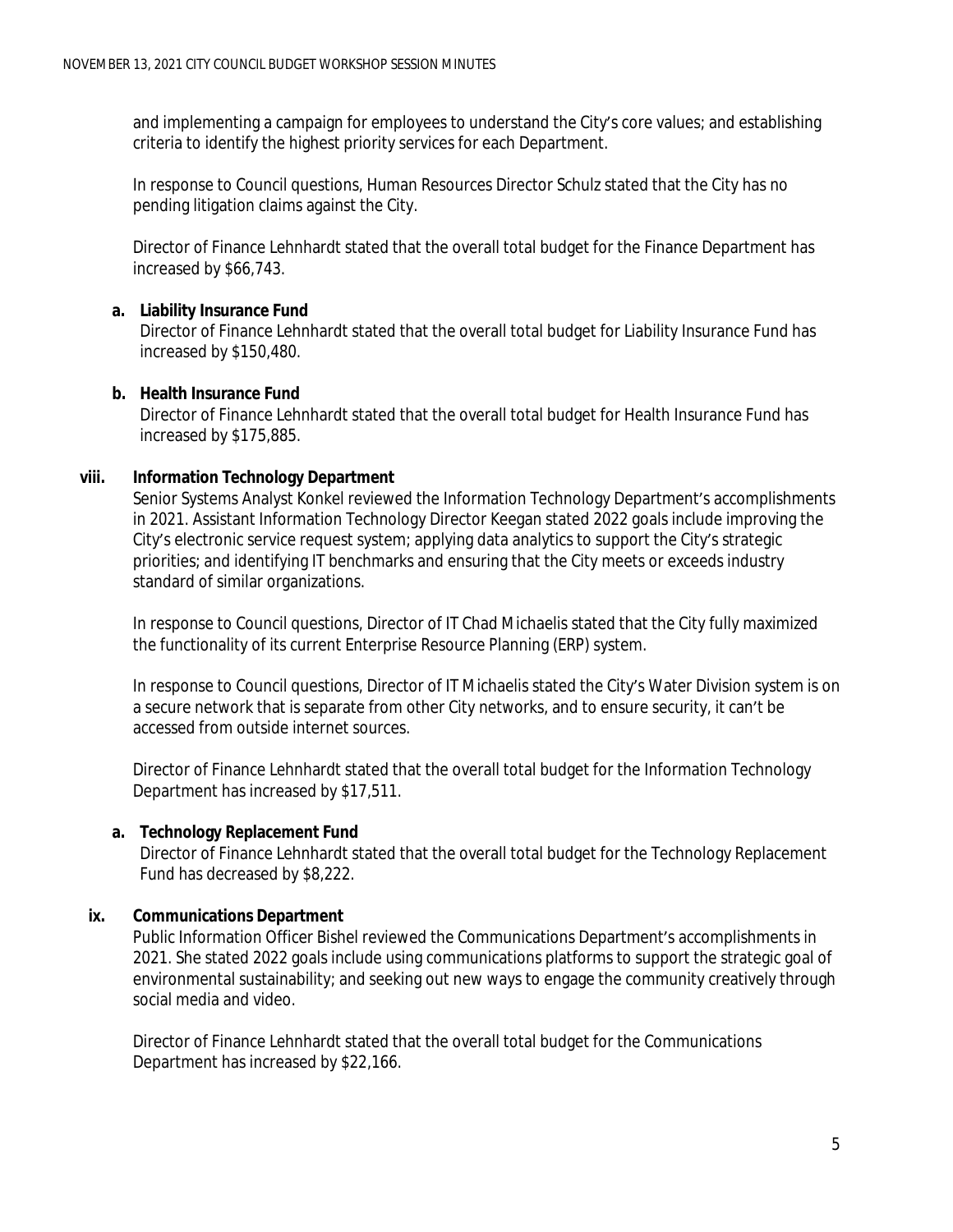#### **x. Planning & Economic Development Department**

Planning and Economic Development Director James Kozik reviewed the Planning and Economic Development Department's accomplishments in 2021. He stated 2022 goals include finalizing the Roosevelt Road Comprehensive Plan amendment, preparing a proposal for downtown parking changes for Council consideration, and enforcing requirements of the City's zoning ordinance.

In response to Council questions, Director Kozik stated that the Council will need to address how to fund the downtown facade grant program after TIF District #2 expires.

Director of Finance Lehnhardt stated that the overall total budget for the Planning & Economic Development Department has decreased by \$3,604.

#### **a. TIF #2 Fund**

Director of Finance Lehnhardt stated that TIF District #2 will expire on Dec. 31, 2022.

#### **b. TIF #3 Fund**

Director of Finance Lehnhardt stated that that TIF District #2 will expire on Dec. 31, 2028.

#### **xi. Engineering Department**

Director of Engineering Joseph Tebrugge reviewed the Engineering Department's accomplishments in 2021. He stated 2022 goals include overseeing consultant design of new sidewalks and the construction of new sidewalks for the 2022 Sidewalk Program; deploying the comprehensive and cost-effective long-term flow reduction plan for the City sanitary system; and completing the final engineering for a minimum of one flood prone area Capital Improvement Projects.

In response to Council questions, Director of Engineering Tebrugge stated that City's Sidewalk Program will be completed in 2023.

Director of Finance Lehnhardt stated that the overall total budget for the Engineering Department has increased by \$21,438.

## **xii. Building and Code Enforcement Department**

Director of Building and Code Enforcement William Schultz reviewed the Building and Code Enforcement Department's accomplishments in 2021. He stated 2022 goals include completing the fee analysis and implementing revisions; completing customer service training for all staff members; and utilizing public information to educate citizens on green building practices.

In response to Council questions, Director of Finance Lehnhardt stated that projected revenues from the Building and Code Enforcement Department equate to approximately 90% of costs.

Director of Finance Lehnhardt stated that the overall total budget for the Building and Code Department has increased by \$87,656.

#### **xiii. Building and Grounds Department**

Assistant City Manager Duguay reviewed the Building and Grounds Department's accomplishments in 2021. He stated 2022 goals include coordinating maintenance and repair work required in the Wheaton Place and Willow Avenue parking garage structures; coordinating renovations of the City